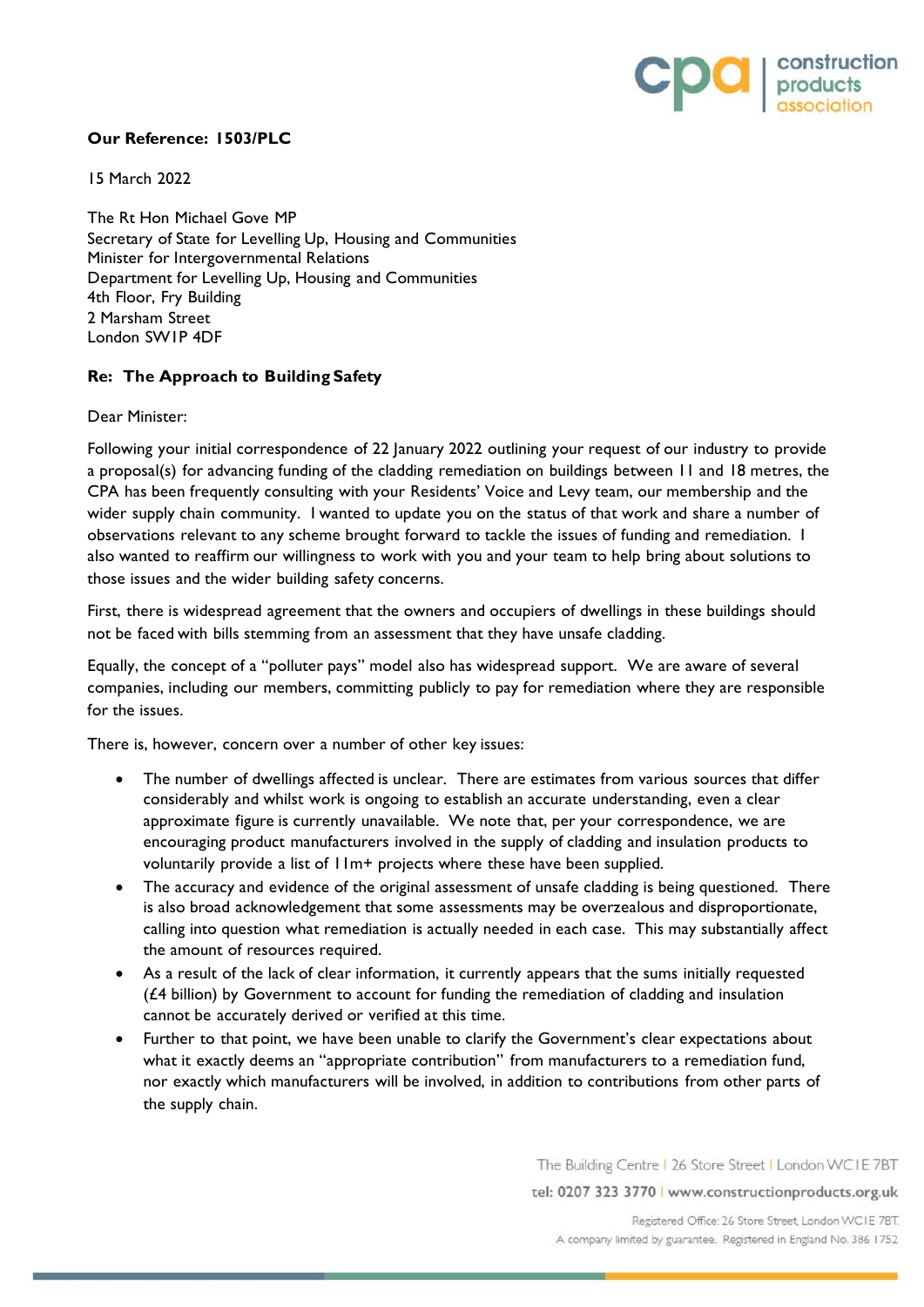- The Government's March-end deadline appears critically short given so many fundamental, unanswered questions. We share the ambition to relieve impacted leaseholders as soon as possible, but fear a premature solution will prove ineffective and undermine confidence both amongst those leaseholders and industry.
- The position of valuers and lenders, which is also critical to helping address the situation for affected homeowners and leaseholders, may be based on inaccurate information. At the very least, any remediation programme needs to be progressed with their full agreement, knowledge and understanding. This will be vital to ensure that normal housing market conditions will resume for those currently affected. In pursuit of this aim will be future use of PAS 9980 and the approach towards the EWS1 form.

While the necessary focus is on cladding and insulation there are three important caveats:

- Initial conversations focus on cladding and insulation 'similar to that installed on the Grenfell Tower'; however, we suggest that clarity over the exact form of cladding and insulation is also vital to ensure a clear focus and build confidence in dealing with the real issues and achieving a solution.
- A manufacturer always has the responsibility to ensure their product is fit for the correct, intended purpose. In addition, just as critical is that, in the design, procurement, construction and maintenance of any building there will have been a complex set of interactions leading to the final built asset. In any one example a significant number of decisions are made that affect the products used (and importantly the products rejected) as well as the groups of products assembled together, the quality of the installation and in some cases the proper maintenance. This may radically and crucially change the performance of any individual product. As a result, poor design, procurement and construction, may lead to 'safe' individual materials and products used inappropriately to form a system of components that is either 'unsafe' or incorrectly installed, making them 'unsafe'.
- In addition, the CPA has long advocated (prior to these specific discussions with your office) that a wider remit of works must be considered – beyond simply cladding and insulation – in order to ensure that every one of the buildings in question is made fully safe for leaseholders.

Finally, it must also be recognised that the capacity of the sector to undertake further remediation work is currently constrained. The 18 metre plus programme is already absorbing a significant proportion of resources in the whole construction supply chain, both for labour and products. There remains a shortage of skilled construction workers at every level. UK construction is also experiencing a wide problem with obtaining insurance to enable contractors to undertake new work. The war in Ukraine is also adding to existing product shortages and inflationary pressures. For expedient remediation, all these issues will need to be understood and, if possible, factored into any work programme.

## **The CPA's position**

The CPA was asked by Government to use its experience, expertise and knowledge of firms in the products industry and across the supply chain to identify and communicate where the issues and potential solutions may lay. Our aim throughout has been to ensure that Government and industry are as clear as possible so that issues for both are highlighted and that potential solutions are proportionate, practical to implement and with as few unintended consequences as possible.

At this point in time, the construction supply chain has made it clear to the CPA that, given the aforementioned uncertainties and lack of clear information, a consensus is lacking for any model of remediation funding beyond a "polluter pays" model that is limited to the cladding and insulation sector. Once key information and clarification can be provided as set out above, we can assist the Government further in this endeavour.

The Building Centre | 26 Store Street | London WCIE 7BT

tel: 0207 323 3770 | www.constructionproducts.org.uk

Registered Office: 26 Store Street, London WC1E 7BT. A company limited by guarantee. Registered in England No. 386 1752